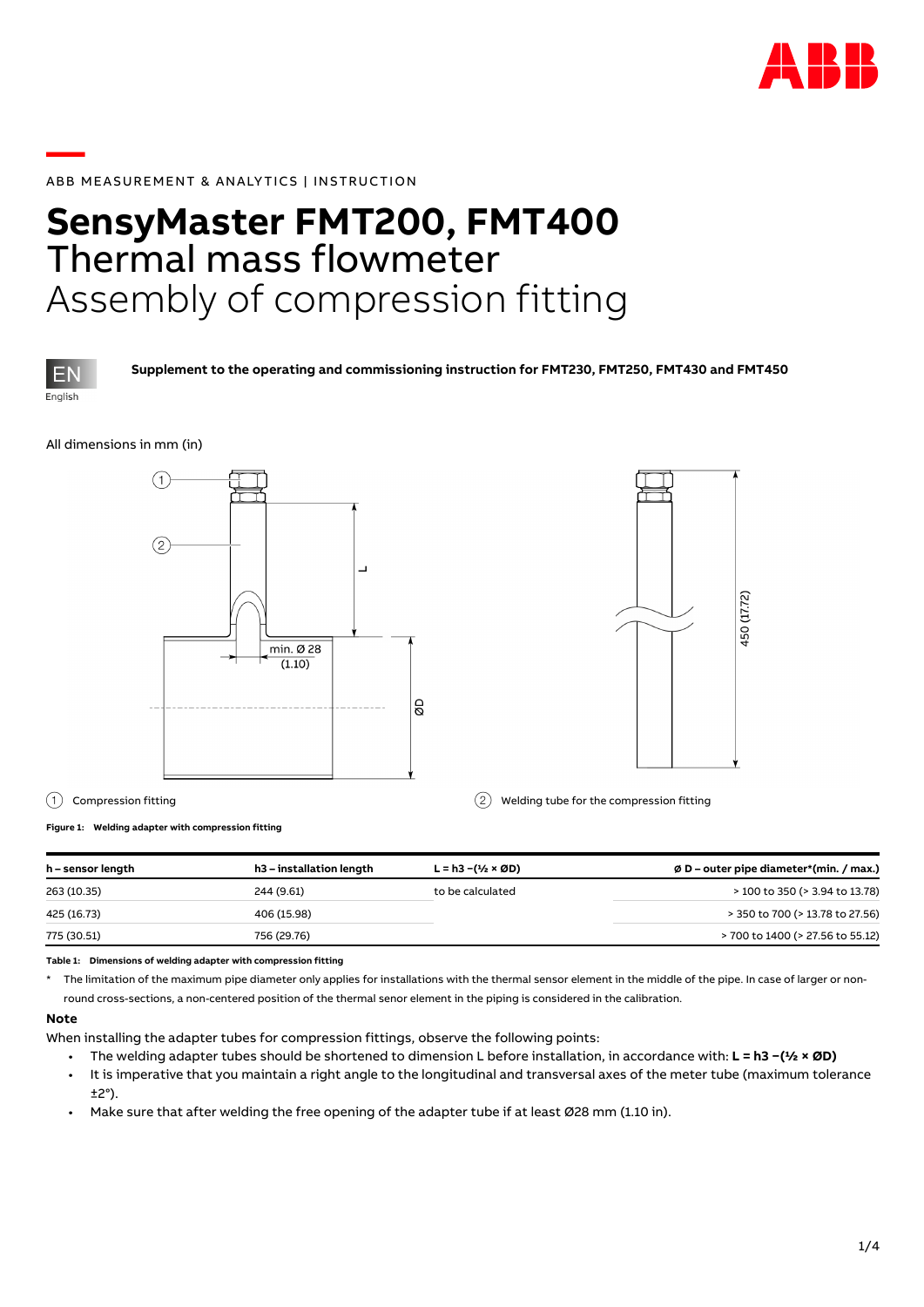

#### **Calculation of mounting dimensions**



- L Length of the welding adapter Z Height dependent on nominal diameter
- h3 Installation length of the sensor ∅D Outside diameter of the piping
- $(1)$  Flow direction (arrow marker on the protection tube)
- $(2)$  Compression fitting
- $(3)$  Safety snap ring

<span id="page-1-1"></span>**Figure 2: Calculating mounting dimensions**

### **Calculations (mm)**

L = h3−(½×ØD) Z = (h3+137 mm)−(½×ØD)

#### **Calculations (in)**

L = h3−(½×ØD) Z = (h3+5.39 in)−(½×ØD)

#### **Preparing the sensor**

#### $\blacktriangle$ **DANGER**

### **Fire hazard in oxygen applications**

Fire hazard in oxygen applications due to the use of unapproved thread sealing compound.

• Use only approved thread sealing compound for oxygen applications!

## **WARNING**

## **Risk of injury**

Risk of injury due to the sensor ejecting because of a missing safety ring.

• Mount the sensor with compression fitting only with the safety ring in place.



 $(2)$  Safety snap ring

#### <span id="page-1-0"></span>**Figure 3: Snap ring and marking**

- 1. Slide the compression fitting onto the sensor and tighten by hand so that the compression fitting can still be moved.
- 2. Insert the safety snap ring using mounting pliers (see [Figure 3,](#page-1-0) Pos.  $(2)$ ).

#### **Note**

For gas-tight sealing of the NPT thread of the compression fitting, you can for example use special thread sealing compounds by Swagelok such as SWAK™, Silver Goop™, PTFE-Free, etc., or PTFE thread sealing tape.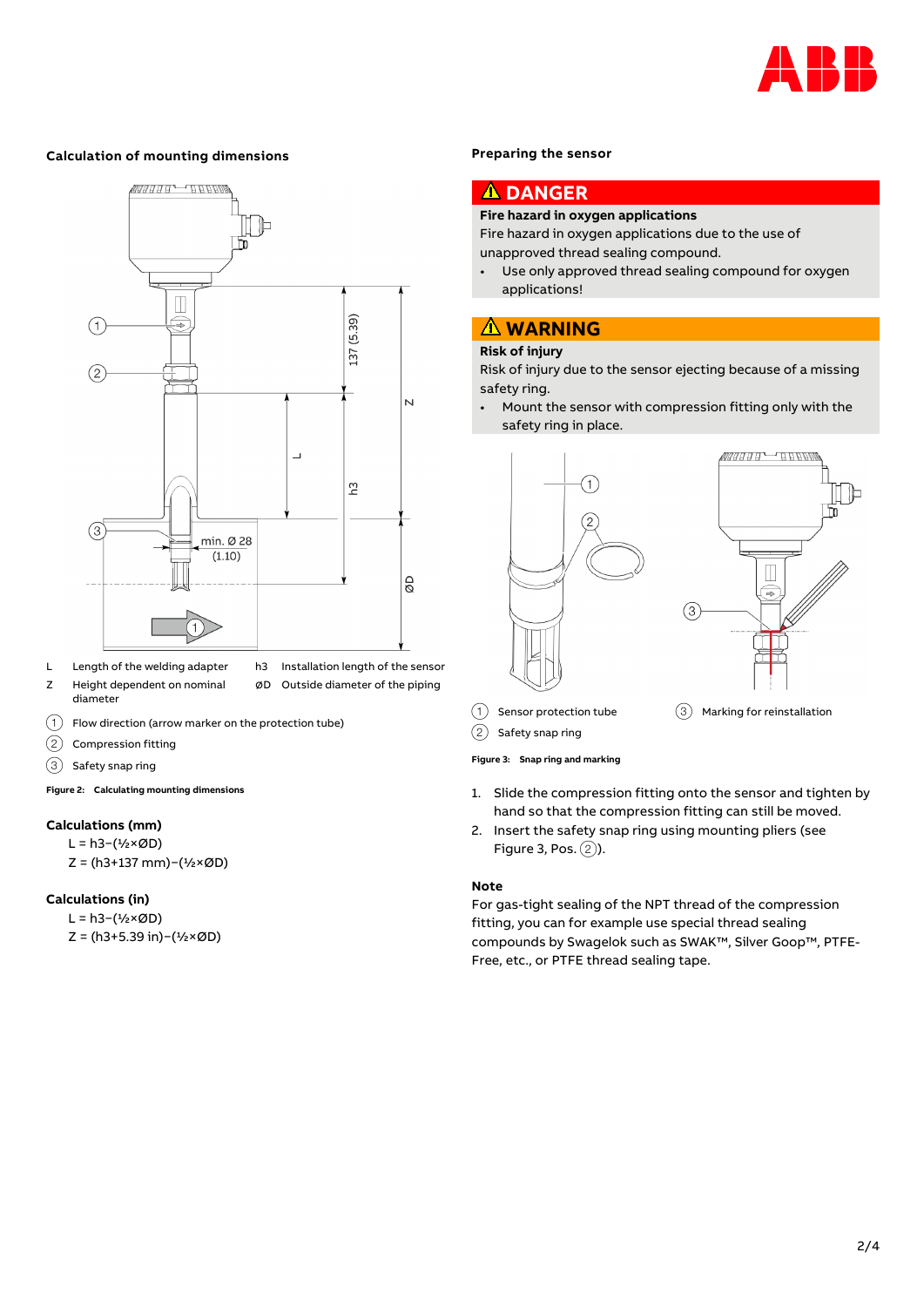

#### **First installation of the sensor**

When mounting the sensor, a distinction is made between **first installation** and reinstallation. We will address **first installation** below.

Please also follow the 'An Installer's Pocket Guide for Swagelok® Tube Fittings – MS-13-151.pdf' available a[t www.swagelok.de/en.](http://www.swagelok.de/en) 

#### **Required tools**

- Open-end wrench, width across flats 35 mm (1<sup>3</sup>/<sub>8</sub> in)
- Open-end wrench, width across flats 38 mm (1½ in)
- Caliper gage or comparable measurement tool
- Marker pen (permanent marker) for marking

#### **Description of first installation**

1. Carefully insert the prepared sensor into the welding adapter.

## **NOTICE**

#### **Damage to the device**

Mechanical damage to the sensor element can occur due to improper installation.

- When inserting into the welding adapter, the sensor protection frame must not hit the bottom of the piping.
- 2. Screw in the compression fitting (with thread sealing compound) into the welding adapter, first by hand and then tighten with 1.5 to 2.5 turns.
- 3. Move the sensor to the correct height for the calculated 'Z' dimension (se[e Figure 2\)](#page-1-1) and secure the compression fitting against shifting by tightening the union nut by hand.
- 4. Align the sensor such that the lateral flow arrow on the upper sensor protection tube end points in the exact direction of the flow.
- 5. Using a suited marker pen, mark the orientation and height of the sensor on the sensor protection tube, compression fitting and the welding adapter (see [Figure 3,](#page-1-0) pos.  $(3)$ ). The marking on the union nut is also used as a starting position (6 o'clock position, se[e Figure 4\)](#page-2-0) for the tightening of the compression fitting



<span id="page-2-0"></span>**Figure 4: Tighten sensor**

6. Using an open-end wrench, hold the fitting body in position and with another open-end wrench, tighten the union nut by 1¼ turns clockwise to the 9 o'clock position. In the process, check the orientation of the sensor with the help of the markings and correct as needed. To achieve maximum measuring accuracy, the 'Z' dimension must be set with a tolerance of ±2 mm (±0.08 in) during installation of the sensor.

#### **Note**

Before commissioning, the tightness and compressive strength of the measuring point must be guaranteed!

In addition, check the fittings using a suited leak detection spray.